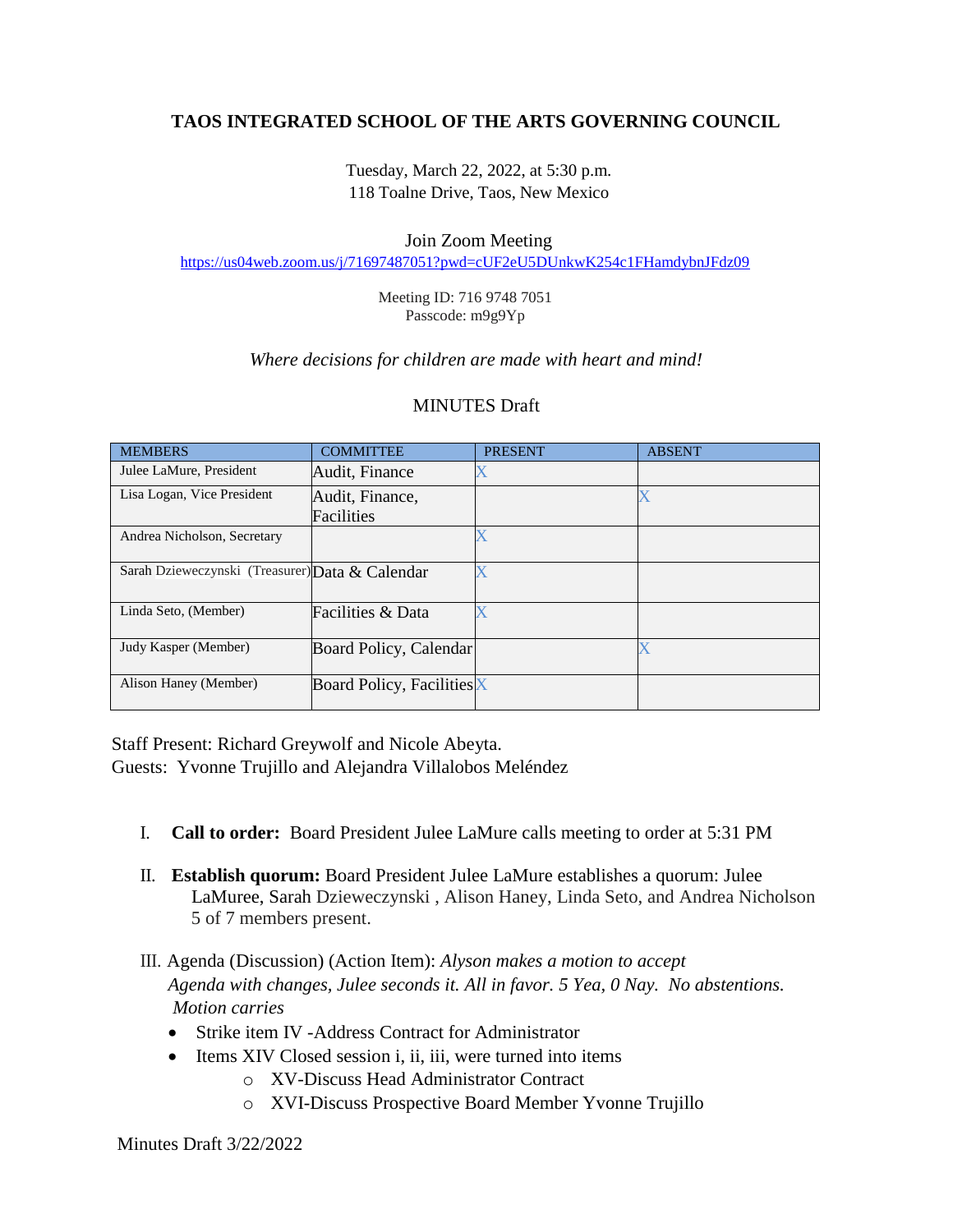- o XVII-Discuss Prospective Board Member Alejandra Villalobos Meléndez.
- IV. **Review minutes** from February 15, 2022, meeting (Discussion) (Action Item) *Sarah makes a motion to accept minutes from February 15, 2022, as presented. Julee seconds it. All in favor. 5 Yea, 0 Nay. No abstentions. Motion carries*
- V. **Public Comments** Please sign the Public Attendance Sheet and limit comments to (2 minutes per person): Two community members introduced themselves and showed interest in becoming TISA Board Members. Yvonne Trujillo has a son at TISA. Her goal is to help TISA in any way she can. Alejandra Villalobos is new to the community. She has a daughter in 3rd grade. Very grateful and impressed with the job TISA has been doing through the pandemic. Happy to be of service on whatever capacity she can.

### VI. **Financial Report Financial Reports** - (Discussion) (Action Item)

The Governing Council was provided the monthly February financial packet for review. February's bank account reconciliation reconciled with no variances. \$101, 259.00 has been reimbursed this far for Q2 RFR's. Some reimbursements are lagging through the state level. There is a new set unit value of \$5,450.92, a 12.09% increase for FY23. NMPSIA will increase high and low medical benefits in addition to a 2% increase to the employer ERB portion. Audit results have been released and can be found on the Office of the State Auditor's website under the Public Education Department.

*Andrea makes a motion to accept financials as presented. Alyson seconds the motion. All in favor. 5 Yea, 0 Nay. No abstentions. Motion.* 

### **i. Presentation by Business Manager about Pay Increase to staff.**

- o According to Business Manager Nicole Abeyta, the steps recommended by PED to increase staff pay to address Bill passed on March 9 is going to raise teacher salaries \$10, 000.00 per tier reaching \$50, 000 for tier 1, \$60, 000 for tier 2, and \$70,000 for tier 3.
- o There will be a one-time 3% increase this fiscal year, not based on full salary but on quarter 4. The remaining is paid for one quarter.
- $\circ$  By July 1<sup>st</sup> give the full amount on their base.
- o For returning teachers only 4% increase.
- o Salary increase is applied to all school personnel.
- o This topic will be revisited when we work on the 2022-23 Budget.

# ii. **BARS -Budget Adjustment Request** (Discussion) (Action Item)

521-000-2122-0039-IB- Fund 24183 National School Lunch Program USDA School Equipment Grant in the amount \$5,000 to pay for monthly costs of a cafeteria dishwasher.

Minutes Draft 3/22/2022 521-000-2122-0040-I- Fund 11000 Operational, Increase for the final FY21-22 1% ERB allocation in the amount of \$10,926.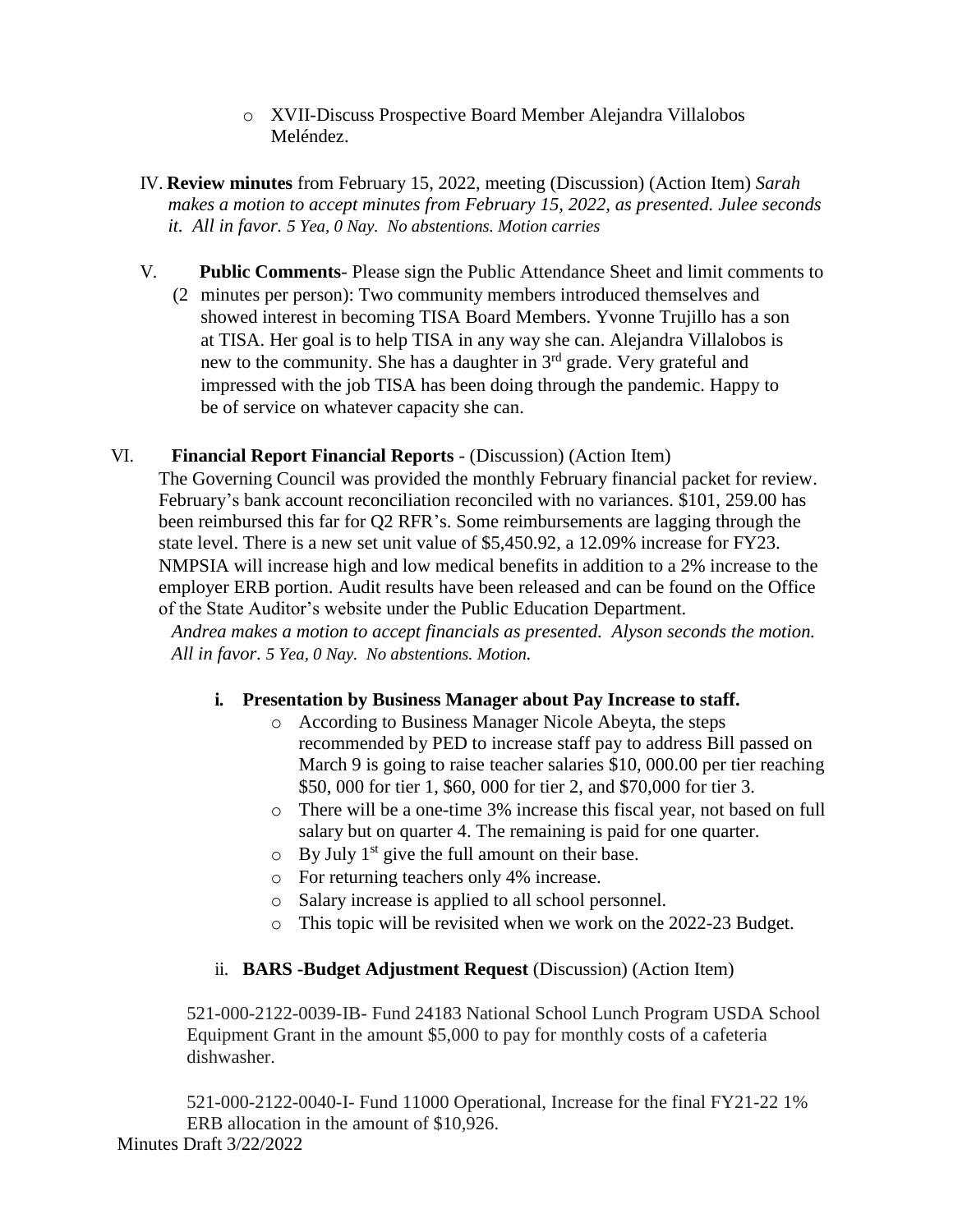521-000-2122-0041-M- Fund 24101 Title 1, reallocation of funds in the amount of \$43 to cover liabilities

521-000-2122-0042-M- Fund 24106 IDEA-B, reallocation of funds in the amount of \$111 to cover liabilities.

521-000-2122-0043-M, Fund 11000 Operational, to reallocate funds in the amount of \$571 to cover liabilities for function 2000's.

521-000-2122-0045-T, Fund 28211 NM Schools Covid-19 DOH, reallocation from function 1000 to 2400 in the amount of \$10,069 to cover liabilities and move funds to function 57331 to purchase an approved Weather King as the schools Covid isolation room.

521-000-2122-0046-M, Fund 24316 USDE Air Quality, reallocation of funds in the amount of \$1,605 to cover the purchase of remaining air purifiers.

*Linda makes a motion to accept BARS (Budget Adjustment Request) as presented. Sarah seconds it. All in favor. 5 Yea, 0 Nay. No abstentions. Motion carries* 

### VII. **Announcements (2 minutes):**NO ANNOUNCEMENTS

VIII. **Report from Equity Council** (Discussion): According to Alyson Haney, community members came and made a presentation to middle school. Community is welcome to come and present to the school. We still need members in the Equity Council, right now we have three. Keep brainstorming ideas make TISA more CLR, build more partnerships with community, especially from Taos Pueblo. There will be a State meeting on March 31 at 3:30 PM.

### IX. **Committee Reports** (10 minutes)

- Audit: No reports
- Finance: No reports
- Calendar: checking on completion of governing board meetings.
- Data (Data Report from Elementary grades): Just finished MAPS testing in February. Looking at data.
- Board Policy (?)
- Facilities (report from facilities)
- X. **Director's Report:** (5 minutes)
	- School has implemented a no mask mandate three weeks ago. Since its implementation no new COVID-19 cases have been reported. The number of daily rapid tests fluctuate between 3 and 5 a day.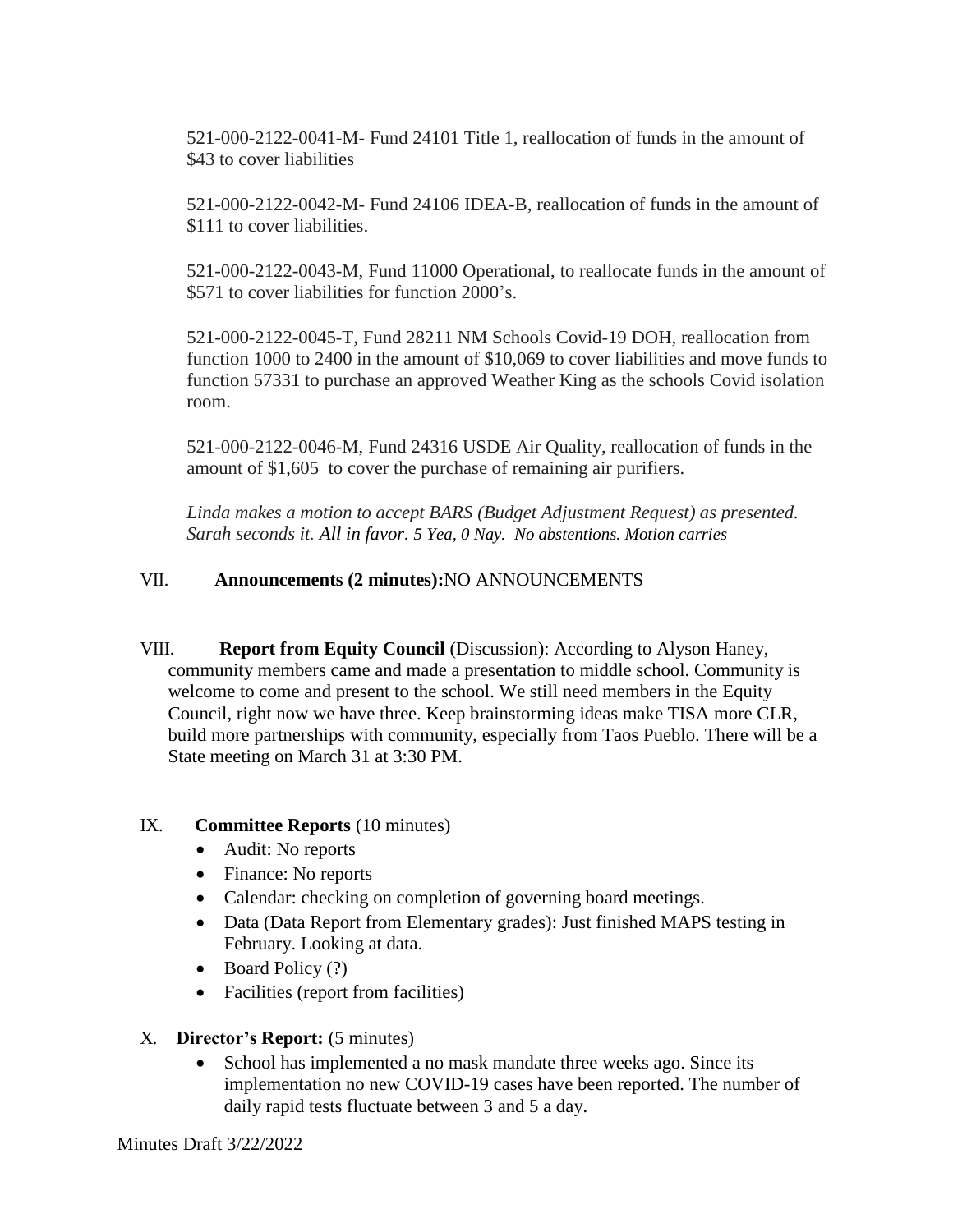- Charter School Division will come to the school in May to have a whole day presentation. School visit is scheduled for May 10
- Case of chickenpox prior to Spring break. It was not confirmed until March 22.
- Confirmation of varicella was sent by DOH. Parents will receive a letter. (Most contagious prior to the development of symptom) Chances are that a letter is sent to public. For those in close contact and no vaccines, new policy, students are out from days 8-21.

XI. **Accept resignations of Lisa Logan and Judy Kasper:** *Andrea makes a motion to accept the resignations of Vice President Lisa Logan and Board member Judy Kasper, Julee seconds the motion. All in favor. 5 Yea, 0 Nay. No abstentions. Motion*

#### XII. **Administrator's Annual Review** (Discussion):

XIII. Closed Session – Discuss Personnel Matters (Requires roll call vote to move into closed session; identify non council members to be invited into the closed session)

*Andrea makes a motion to go into close session Julee seconds it. All in favor. 5 Yea, 0 Nay. No abstentions. Motion carries* 

All in favor

Roll call vote: Julee LaMure Andrea Nicholson, Sarah Dzieweczynski, Linda Seto, and Alyson Haney.

Staff Nicole Abeyta is invited to join closed session.

Board was in closed session: 7:20 pm- 7:54pm

*Sara makes a motion to get off executive session, Julee seconds it. All in favor. 5 Yea, 0 Nay. No abstentions. Motion carries* 

XIV. **Reconvene in Open Session** (Requires that President confirms the only matters discussed in closed session where the items on the agenda, and then poll members by name to affirm or object. You never vote in closed session). We did not take any votes during closed sessions.

Julee LaMure Andrea Nicholson, Sarah Dzieweczynski, Linda Seto, and Alyson Haney attest that no votes were taken during closed session, and only discussed items on the agenda.

The Board shares with head administrator what was discussed about his performance. Based on the presentations by head administration and evaluations by board members, the board feels confident of his performance during the 2021-22 academic school year. Mr. Greywolf met all the goals he set for the academic school year: He presented a strategic plan to the board in August 2021. The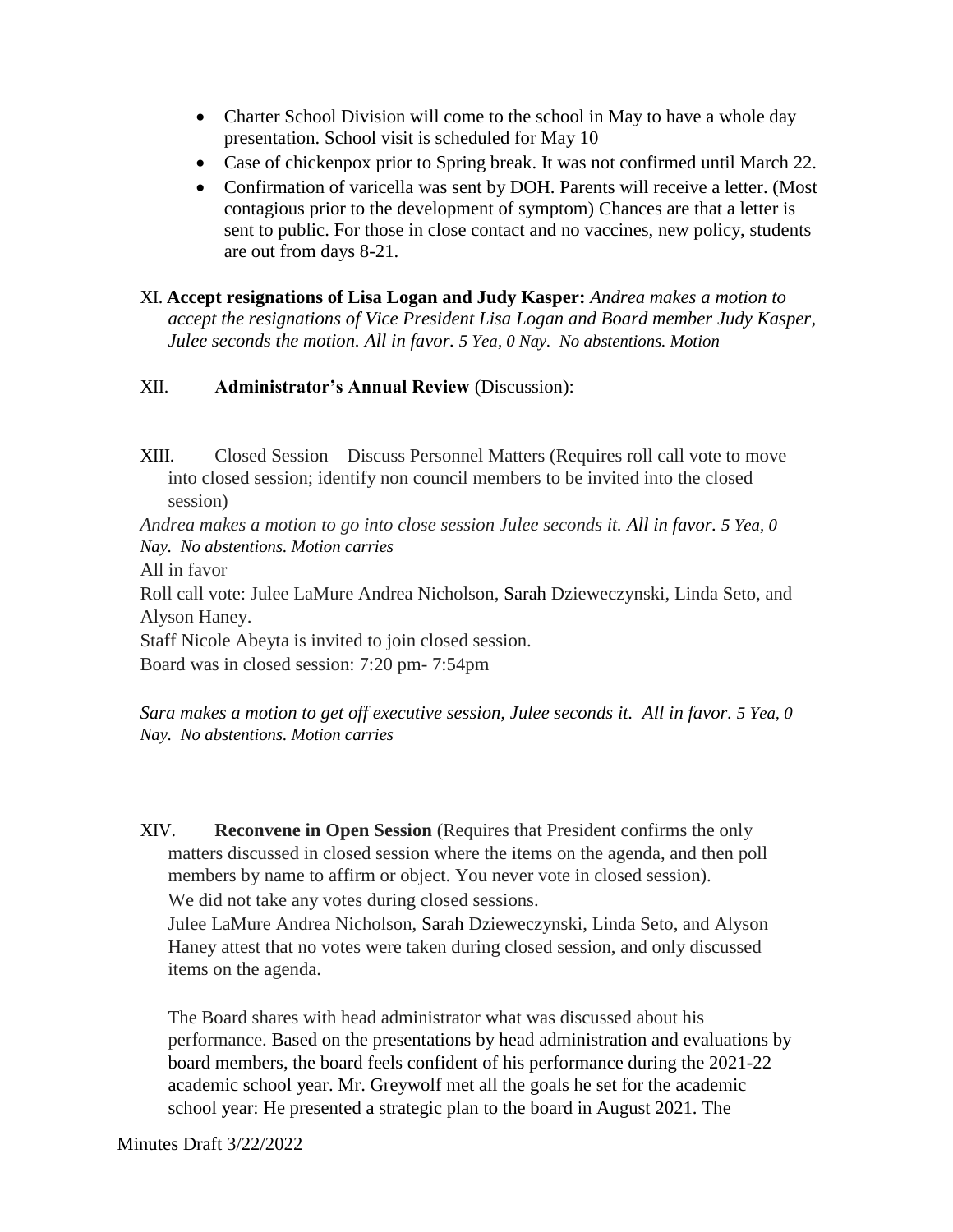administrator communicated clearly with all parties and kept the Board abreast of necessary information. The head administrator increased and maintained enrollment, and the head administrator worked with teachers and staff to show growth in testing as demonstrated by short cycle assessment. All board members agree that Mr. Greywolf has done and exceptional job keeping the school open and running during the pandemic, making sure all students had access to devices and had connectivity, increased, and maintained enrollment and showed growth in short cycle assessments.

Mr. Graywolf 's goals for 2022-23 academic school year are: Increase and maintain enrollment. Demonstrate growth towards higher testing levels. Improve/extend facility functionality, security, and amenities. Increase/ improve student learning and engagement through expanded that provides remediation/specials/art. Move forward with community school designation and enactment.

XV. Discuss Head Administrator Contract: *Andrea makes a motion to renew the administrator's contract for the Academic school year 2022-23 with a salary base of \$102,911.88 with a stipend of \$5,000.00, Julee seconds it. 3 Yea, 0 Nay Board members Alyson Haney and Linda Seto, both teachers at TISA abstained from voting.* 

XVI. Discuss Prospective Board Member Yvonne Trujillo: *Sara makes a motion to accept prospective Board Member Yvonne Trujillo as a Board Member, Julee seconds it. All in favor. 5 Yea, 0 Nay. No abstentions. Motion carries* 

XVII. Discuss Prospective Board Member Alejandra Villalobos Meléndez: *Linda makes a motion to accept prospective Board Member Alejandra Villalobos Meléndez as a Board Member, Andrea seconds it. All in favor. 5 Yea, 0 Nay. No abstentions. Motion carries* 

XVIII. **Items for next month's agenda** (Discussion) (2 minutes)

- New committed members for next month
- Board policy report
- Approval of BEMP (Bilingual Multicultural Education Program)
- Reading of Black Education Act edition to our policy
- How to access Global initiatives for training (anti bias training)
- Acceptance of grant for ARTS Grant (Fine Arts Education Act)
- Accepting employee leave bank for staff
- Mike Musialowski Presentation

Minutes Draft 3/22/2022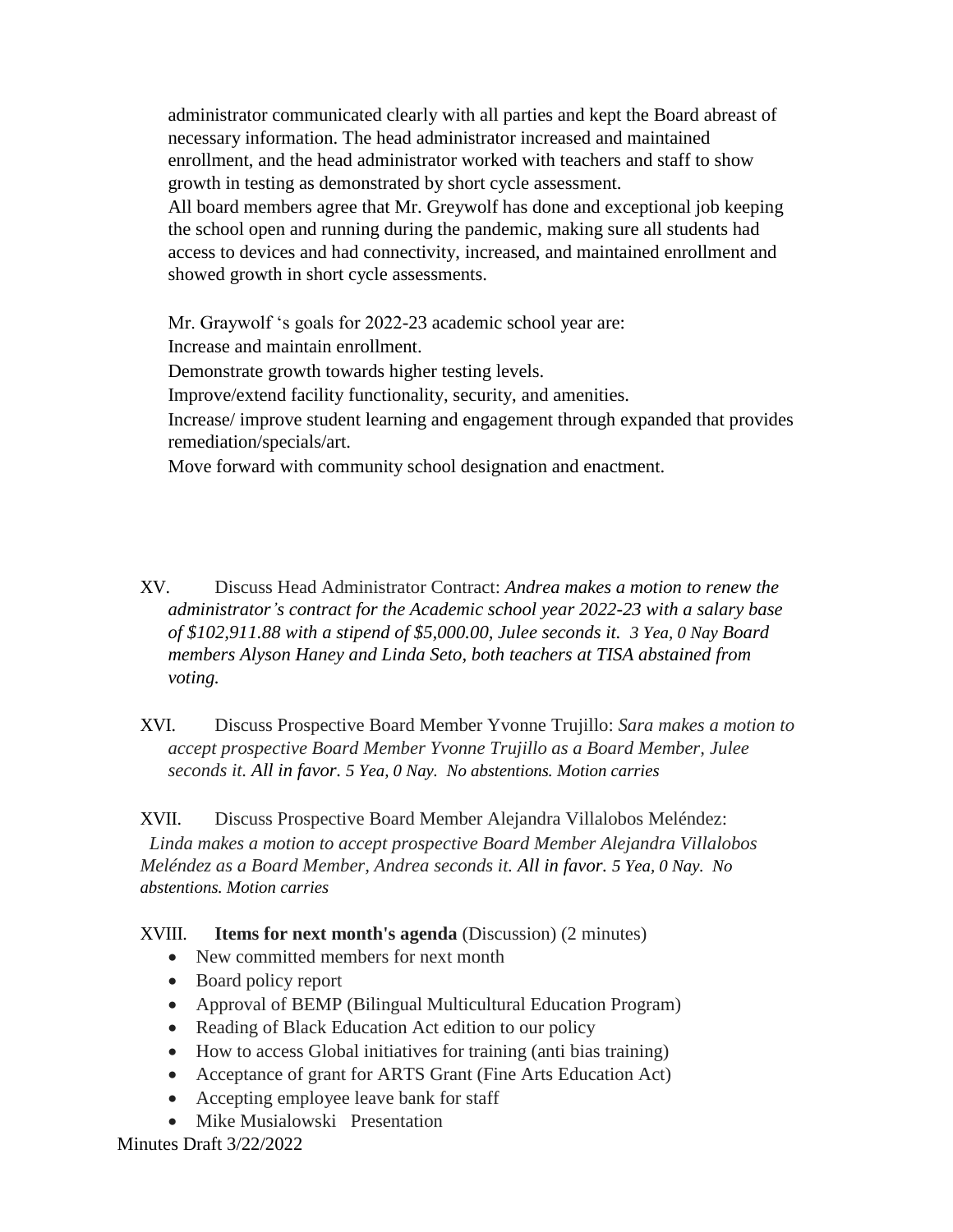- Data for Istation for lower grades
- Directors Reports: progress on annual goals
- Business Manager presentation on status on board members training

#### **XIX. Review date of next meeting:** April 19 at 5:30 pm

**Adjournment (Action Item)** *Andrea makes a motion to adjourn at 8:14 PM. Julee seconds it. All in favor. 5 Yea, 0 Nay. No abstentions. Motion carries* 

*If you are an individual with a disability who is in need of a reader, amplifier, qualified sign language interpreter, or any other form of auxiliary aid or service to attend or participate in the hearing or meeting, please contact Rich Greywolf at 575- 779-9311 least one (1) week prior to the meeting or as soon as possible. Public documents, including the agenda and minutes, can be provided in various accessible formats. Please contact Rich Greywolf at 575-779-9311 if a summary or other type of accessible format is needed.*